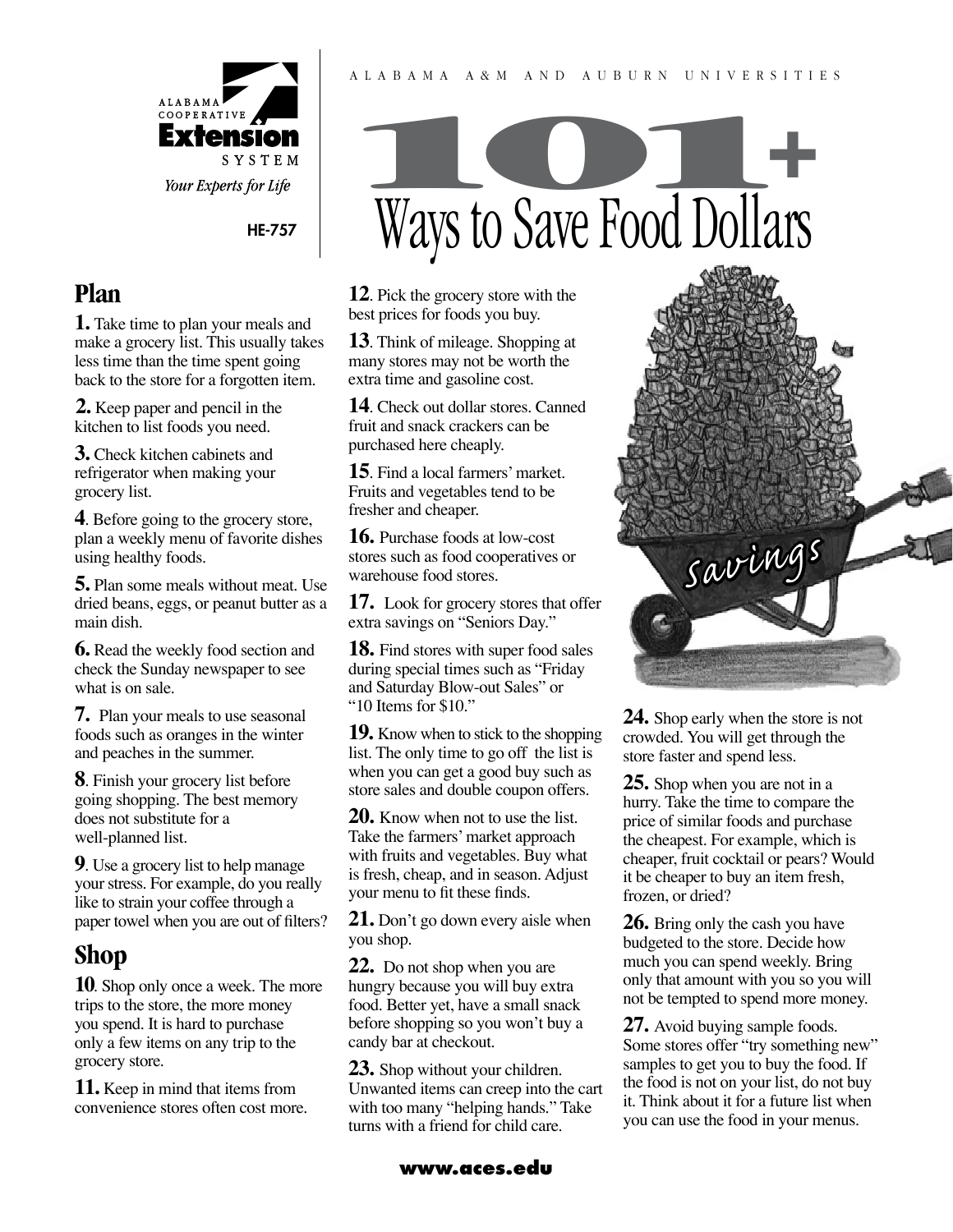## **Buy**

28. Upon entering the grocery store, check store flyer for sale items and stock up!

**29.** In place of national brands, buy store brands when the taste and quality suit your needs. Compare brands!

**30.** Compare the unit price of food items. The cost per ounce or per pound helps find the best value.

**31.** Check the unit price of different size containers of the same food. The largest container is not always the cheapest.

**32.** Buy items by-the-case to save a lot of money. Make sure you have storage space for the food items.

**33.** When buying large amounts of food, split the food and cost with a friend. You both will save money.

**34.** When available, buy bulk foods for about 2 weeks at a time.

**35.** Avoid buying large amounts of foods that will go bad quickly. Spoiled food is a waste of money.

**36.** Buy family packs of meats, cheese, poultry, and luncheon meats. Divide into servings, freeze, and use as needed.

**37.** Buy foods in season to save money. When fruits and vegetables ripen, grocery stores are flooded with these low-cost fruits and vegetables. You will find something year-round that is in season, which makes it affordable.

**38.** Smaller-sized fruits and vegetables may be cheaper than larger ones.

**39.** Instead of buying canned fruits and vegetables in large pieces, buy these foods canned in smaller pieces. For example, pineapple chunks and diced tomatoes usually cost less than pineapple rings and whole tomatoes.

**40.** For best buys of healthy foods, stock up on fruit juices, milk, grits, peanut butter cookies, and popcorn for snacks. Avoid junk foods.

**41.** Avoid buying single servings of such foods as snack crackers, vegetable juice, and ice cream.

**42.** Avoid buying foods packaged together, such as cheese and crackers, meat and cheese trays, and frozen garlic cheese bread, when you can buy the items separately for less.

**43.** When shopping for food, buy nonfood items only if you have extra money for them.

**44.** Check *sell by* and *use by* dates to be sure you buy fresh foods.

## **Use Coupons Carefully**

**45.** Be careful when using coupons.

**46.** If you can save 25 or 50 cents off the price of something you already use, go for it.

**47.** To use coupons, you usually have to go to a common supermarket, so watch your prices carefully.

**48.** You can usually buy a food item cheaper at a discount store than you can buy it with a coupon at a big supermarket.

**49.** If you use a coupon to buy an item you do not need and would not have bought otherwise, you will be spending money you could have spent somewhere else.

**50.** In the store, use point-of-purchase coupons if the food item fits into your meal plan.

**51.** Take advantage of manufacturer's rebates by mailing in coupons.

**52.** Bottom line? Use coupons when they will help you save, but do not become a coupon junkie.

#### **Track**

**53.** Know the regular prices of items you usually buy. A sale will then be easy to spot.

**54***.* Make a cheat sheet so you will know what you usually pay for an item that you use a lot.

**55.** Remember the trick is to buy on the markdowns. You don't have to change your habits. Just buy when items are at low cost.

**56.** Sometimes, *buy one, get one free* is not a lot cheaper because the cost of the first item is too much.

**57.** Make sure all purchases are rung up correctly.

**58.** Use itemized food receipts when checking out to help track food costs.

**59.** Divide grocery bill into food and nonfood items to get the cost of food. To make it easy, separate food items and nonfood items when checking out.

**60.** Compare prices of nonfood items at the grocery store with the same item at a discount store.

## **Choose Bargains**

**61.** Give those grocery shelves the once-over. Grocery stores put items they most want to sell on the shelves between knee- and shoulder-height. The highest markup items are the ones about chest level. These are easy to grab and toss in the cart.

**62.** Stick to the edges. In general, the healthier, less processed foods are at the edges of the grocery store. These foods - fruits and vegetables, dairy and meat - are healthy and also go further in the kitchen.

**63.** Check the clearance section of the grocery store for items such as soap, cereal, and household products. These items may be piled in shopping carts throughout the store. Only buy if you know it is a good deal. Do not buy cans with dents.

**64.** Shop when the store opens to find the marked down meats. You must come early because the meats get snapped up quickly. Either cook the meat and eat it the same day or freeze it for later use.

**65.** Shop for meats carefully. Bones and fat on meat cost a lot of money. It is hard to compare prices of meats with bones and extra fat.

**66.** Use leftover meats for sandwiches instead of buying packaged sandwich meats.

**67.** Buy day-old bread from the quick sale table or, if available, a bakery outlet. Toast or freeze it for good eating.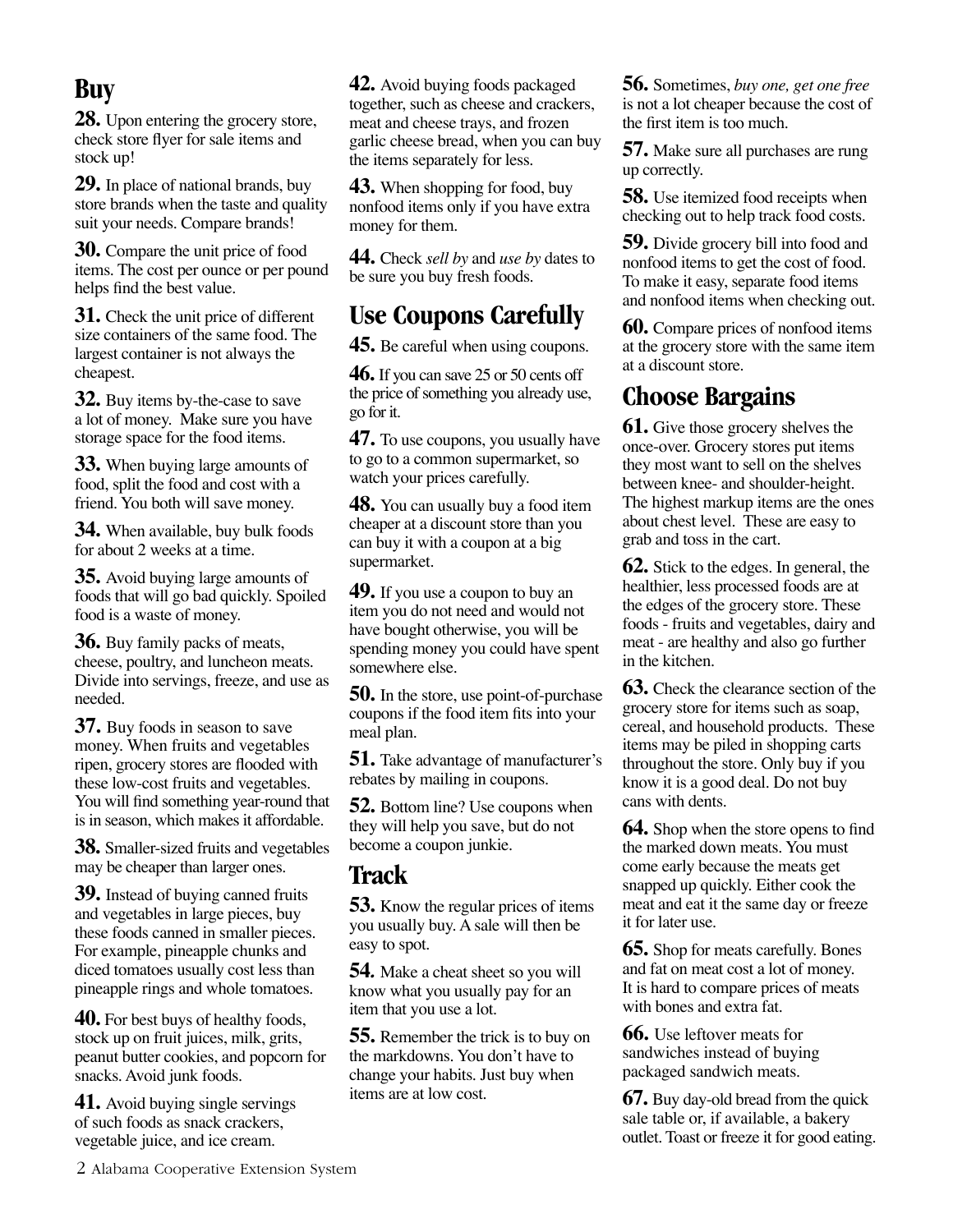**68.** Buy plain breads and cereals. They are usually better buys than fancy breads and cereals.

**69.** Buy regular rice. It is usually a better buy than quick cooking rice or fancy rice blends.

**70.** Quick cooking oatmeal and grits are less expensive and almost as fast as the single serving instant cereals.

**71.** Buy a head of lettuce and wash it instead of buying lettuce in a bag.

**72.** Look over all fresh fruits and vegetables. If you are paying full price, make sure all perishable foods are in top shape.

**73.** Ignore the checkout display. This is the store's last attempt to take your money. Consider checking out magazines at the library. If you ate a snack before shopping, you will be able to resist buying a candy bar.

# **Keep Food Safe**

**74.** In the grocery store, shop for cold items last. These are frozen vegetables, meats, dairy products, and salad bar ingredients.

**75.** Try to get cold foods packed together in a bag when checking out. To make it easy, place all meats together, all frozen foods together, and all dairy foods together. When these foods are sacked together, they are easy to spot when you get home.

**76.** Lessen the time foods are in the car. Keep perishables out of direct sunlight or out of a hot trunk.

**77.** Put foods away quickly when you get home. Find grocery sacks with the cold items that need to be refrigerated first.

**78.** Examine bags of potatoes, onions, and fruits. Throw out bad ones. Store potatoes and onions in a cool, dry place. Store fruits and other vegetables in the refrigerator.

**79.** Go through kitchen cabinets regularly to make sure canned and packaged foods are used before expiration dates.

#### **Prepare at Home**

**80.** Make large amounts of recipes that freeze well such as spaghetti sauce, chili, and soups. Label and freeze them for later use.

**81.** Recycle the roast! Purchase a large roast on sale. Cook and eat some of it the first night. Freeze the rest for later.

**82.** Cook a whole chicken and use for more than one meal.

**83.** Stretch ground meat with bread crumbs, oatmeal, or tomato sauce.

**84.** Bake more than one item while the oven is hot. Your can cook the main dish, dessert, vegetables, quick breads, or other foods at the same time if they are to be cooked at the same temperature.

**85.** Do not leave food in the oven overnight. Cooked foods, such as meats, could make you very sick when left at room temperature for more than 2 hours.

**86.** For drinking, use nutritious, low-cost instant nonfat dry milk. Thoroughly chill it before drinking for better taste.

**87.** For cooking, use dry milk in place of the more expensive regular milk. Store the box of powdered milk in a large baggie in the freezer. Keep a measuring cup in the plastic bag to make mixing easy.

**88.** To make milk go twice as far, mix an equal part of instant nonfat dry milk made by the directions with an equal amount of regular milk.

**89.** Make your own mixes for biscuits, pancakes, and other prepared foods. Already prepared mixes sometimes cost a lot more than homemade mixes.

**90.** If you are unable to eat ripe bananas right away, use them in muffins. Or freeze the entire banana in the peel for later use. A frozen banana turns black and looks gross but it is safe.

**91.** Make extra pancakes. Wrap separately, freeze, and reheat in a toaster or microwave.

**92.** Save bread ends and crusts. Toast them when baking something else. Crush to make bread crumbs; store in the freezer.

**93.** Make desserts from scratch. They are usually cheaper than store-bought ones.

**94.** Make iced tea from scratch. Premade iced tea in jugs is expensive; iced tea in bottles is even more expensive.

**95.** Use a toaster oven, if you have one, when only a small amount is to be baked.

**96.** Use an electric skillet, if you have one, to "bake" a chicken or roast or to make spaghetti sauce. It is easy to drain the fat from meat—just tilt the skillet slightly.

**97.** Choose home-popped popcorn for a snack. It is less expensive than microwave popcorn and much cheaper than chips. Hint: Use an electric skillet for popping. Store leftover popcorn in an airtight plastic bag.

**98.** Make tasty salads using leftover vegetables, fruit, meat, or cereal.

**99.** Keep a "soup container" in the freezer. Add all vegetable liquids as well as leftover meats and vegetables to create a delicious soup or stew for next to nothing.

**100.** Make casseroles to use leftovers and to offer new foods to your family.

**101.** Make foods from scratch (homemade). It can be cheaper (and healthier) than store-bought, convenience items.

**102.** Make sure convenience foods are good buys. Some good buys are canned vegetables and frozen juice. Others, such as ready-made pudding, may cost a lot more.